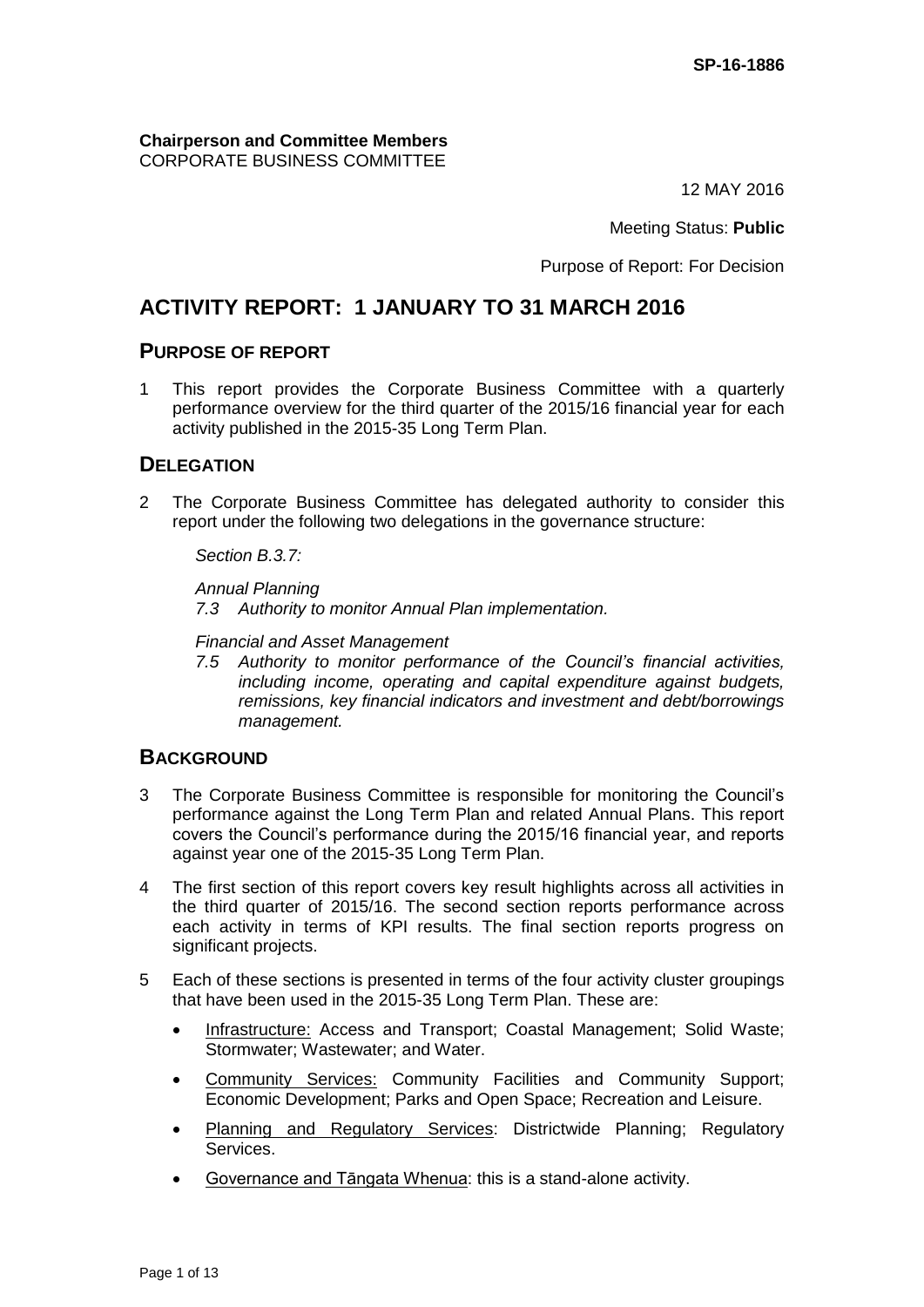- 6 Further and more detailed information is included in the following appendices:
	- Appendix A provides a status list of the major projects. Tables 1 and 2 report separately on the status of the key initiatives and major projects from the 2015-35 Long term plan. The remaining major capital expenditure (capex) and other significant projects included in the activity reports are reported in tables 3 and 4, respectively.
	- Appendix B provides the detailed activity reports which present an overview of the service and financial performance of each of the activities.

### **CONSIDERATIONS**

### Section 1: Key Development Highlights

7 The information in the following is a very brief summary of key developments in the third quarter of the 2015/16 financial year. For further detail see the activity reports in Appendix B.

#### **Infrastructure**

- 8 The annual roading reseal programme is substantially completed. Footpath renewal work started in the third quarter and is due to complete by the end of June 2016.
- 9 The resource consent application for the Paekākāriki seawall was submitted to Greater Wellington Regional Council (GWRC) in March 2016. Indications now are that it will be treated as a non-notified consent.
- 10 Large volumes of peat have been delivered from the Expressway project for use as topsoil over the capped slopes of the landfill. This has added to landfill project costs for this year but has contributed to projected savings of around \$1 million over the full term of this project.
- 11 Machine cleaning of open drains (on a priority basis) is in progress.
- 12 Following the approval to re-prioritise wastewater capital projects funding in November 2015 Council has continued to work with M2PP and NZTA to explore alternative funding options to progress the remaining sections in the Expressway designation.
- 13 The terms of reference for the cultural impact assessment of application to land of biosolids in the district has been prepared and suitable consultants to undertake the work are being sought. A summary of work to date in considering biosolids reuse was presented Te Whakaminenga o Kāpiti.
- 14 The river recharge scheme has been given the highest rating for compliance by GWRC. The scheme was given a green four-star rating which means the scheme complies and its management has been excellent.

#### **Community Services**

15 Initial Evaluation Procedures (IEP's) have been undertaken on seven Councilowned buildings, as part of the Earthquake Prone Buildings Project. Out of those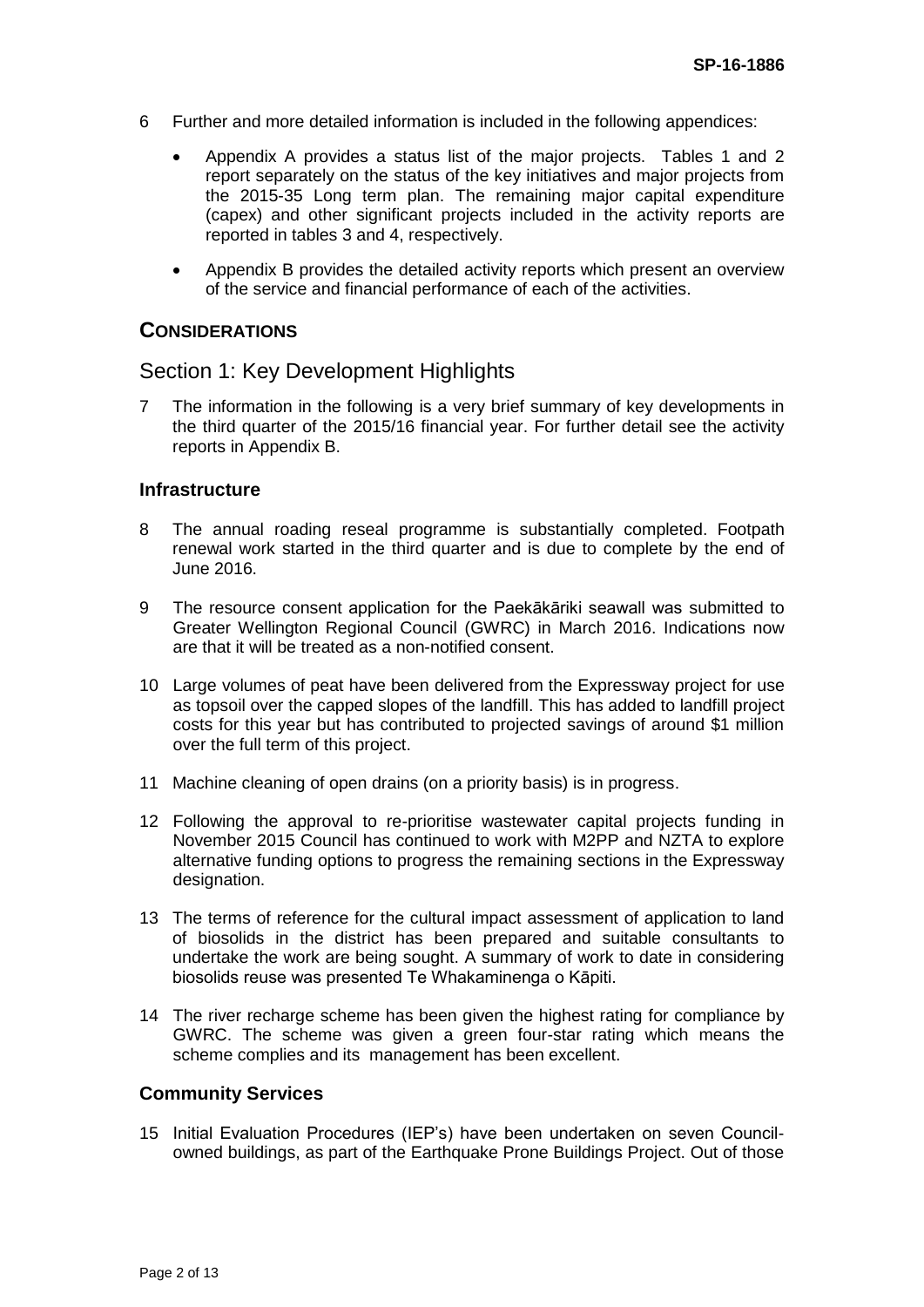initial assessments, two buildings have been identified as potentially earthquake prone.

- 16 A range of Council environmental sustainability services were promoted at community events and festivals over summer, these included; Waitangi Day celebrations at Waikanae, Ōtaki Kite Festival and The Waikanae Show.
- 17 In February, the Environment and Community Development Committee adopted the Kāpiti Visitor Attraction Plan; 2015-2018.
- 18 The Town Centre project has engaged Brian Perry Civil Ltd as the design and build technical support. This team has refined the implementation programme reflecting the impact of recent private developments. Designs are being developed with public re-engagement planned for June 2016.
- 19 Visitor Solutions have been engaged to assist with the development of the planned Community Facilities Strategy. It is due for completion by March 2017.
- 20 Work has been completed on the Te Ātiawa courts rebuild with a few very minor line-marking and post re-installation issues being tidied up. The synthetic surface will be completed in late 2016.
- 21 The "Stepping Up" programme has commenced in our libraries. This is a series of free digital workshops for the community to teach practical digital literacy skills at an introductory level.
- 22 "Moving Forward," a programme delivered by our library team in conjunction with the Department of Corrections is continuing and producing good results.
- 23 Preliminary design for the Ōtaki pool rebuild was completed and the detailed design is well underway.

#### **Planning and Regulatory Services**

- 24 PDP Hearings commenced with the General/Plan-Wide hearing on 4 April 2016 and are expected to conclude in October 2016.
- 25 A Waikanae Beach Working Group has been formed to help capture the community's vision for Waikanae Beach and possible ways of achieving it.
- 26 On 28 March 2016 the North Otaki Beach Residents Group made an Application for a Declaration to the Environment Court on matters concerning coastal provisions and the PDP process to date. The Council is responding to the application.
- 27 The initial pilot of Earthquake Prone Building Assessments has begun. The 1,500 building owners who may be impacted have been written to.
- 28 The Building Control team implemented a new electronic processing system (Go Get) which will improve data to assist our customers to provide the necessary information for consenting and has been working with other Council's in a crosscouncil initiative to align building control systems and processes (Go Shift).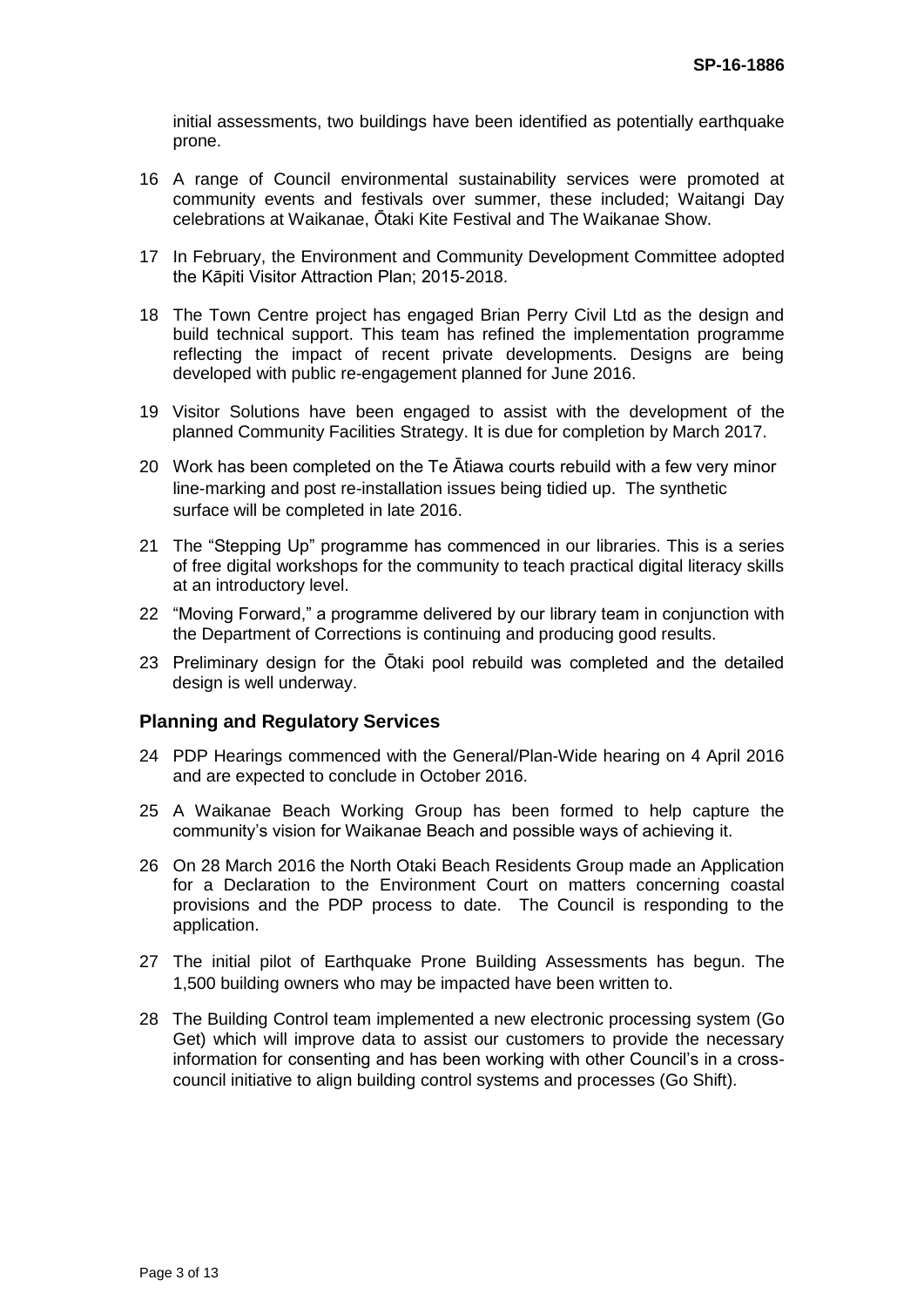#### **Governance and Tāngata Whenua**

- 29 Council adopted the Annual Plan 2016/17 consultation document.
- 30 The Council received 67 requests under the Official Information Act in the third quarter (190 in the year to date). This compares to 61 in the third quarter last year (and 178 in the first three quarters).
- 31 Waahi Tapu/Sites of significance tour 45 people from the community attended a tour aimed at promoting sites that are significant to Te Āti Awa.
- 32 Beginner classes in te reo Māori commenced for council staff to enhance their use and understanding of the language. Classes are held fortnightly with 20 staff members attending.

## Section 2: Summary of Performance across all Activities

### **Summary of Key Performance Indicators: Level of Service Measures**

33 There are 84 KPIs for which we have targets this year (three further KPIs are for monitoring only). Figure 1 below reports on KPI results against their targets.



| <b>Achievement Category</b>            | Outcome at 31 March 2016 |
|----------------------------------------|--------------------------|
| Achieved                               | 5                        |
| On target                              | 43                       |
| Not yet due                            | 32                       |
| Not on target                          | 4                        |
| Not achieved                           | O                        |
| <b>Total Level of Service Measures</b> | 84                       |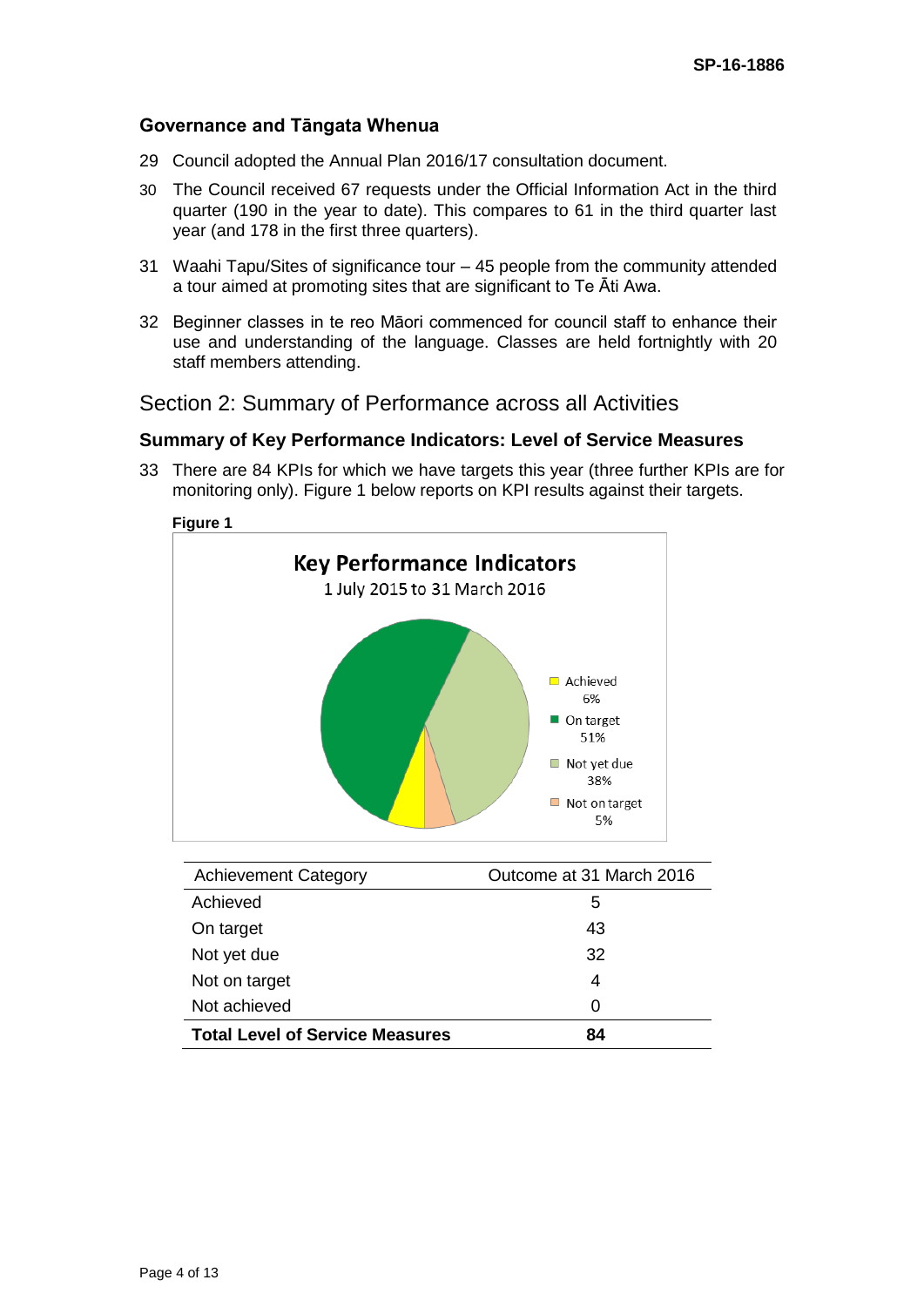### **KPI results by Activity Cluster**

#### **Infrastructure**

34 In this cluster there are 38 KPIs. Three have been established for monitoring purposes only at this stage, leaving 35 KPIs with assigned targets.

#### **Figure 2**



- 35 Twenty four of those 35 KPIs (68%) were on target at the end of the third quarter.
- 36 A further 10 KPIs (28%) are not due to be reported on until later in the financial year.
- 37 One Stormwater KPI is not on target (*the number of complaints about the performance of the stormwater system).* This is a new mandatory measure introduced by the Department of Internal Affairs. It has a target of less than 10 complaints per thousand connections but has recorded 18.5 complaints per thousand connections in the first three quarters of the year (i.e. up to 1.85% of total connected properties have reported an issue with the stormwater system in the year to date). Around 25% of properties in Kāpiti are in flood-prone areas.

#### **Community Services**

38 In this cluster there are 34 KPIs.

#### **Figure 3**

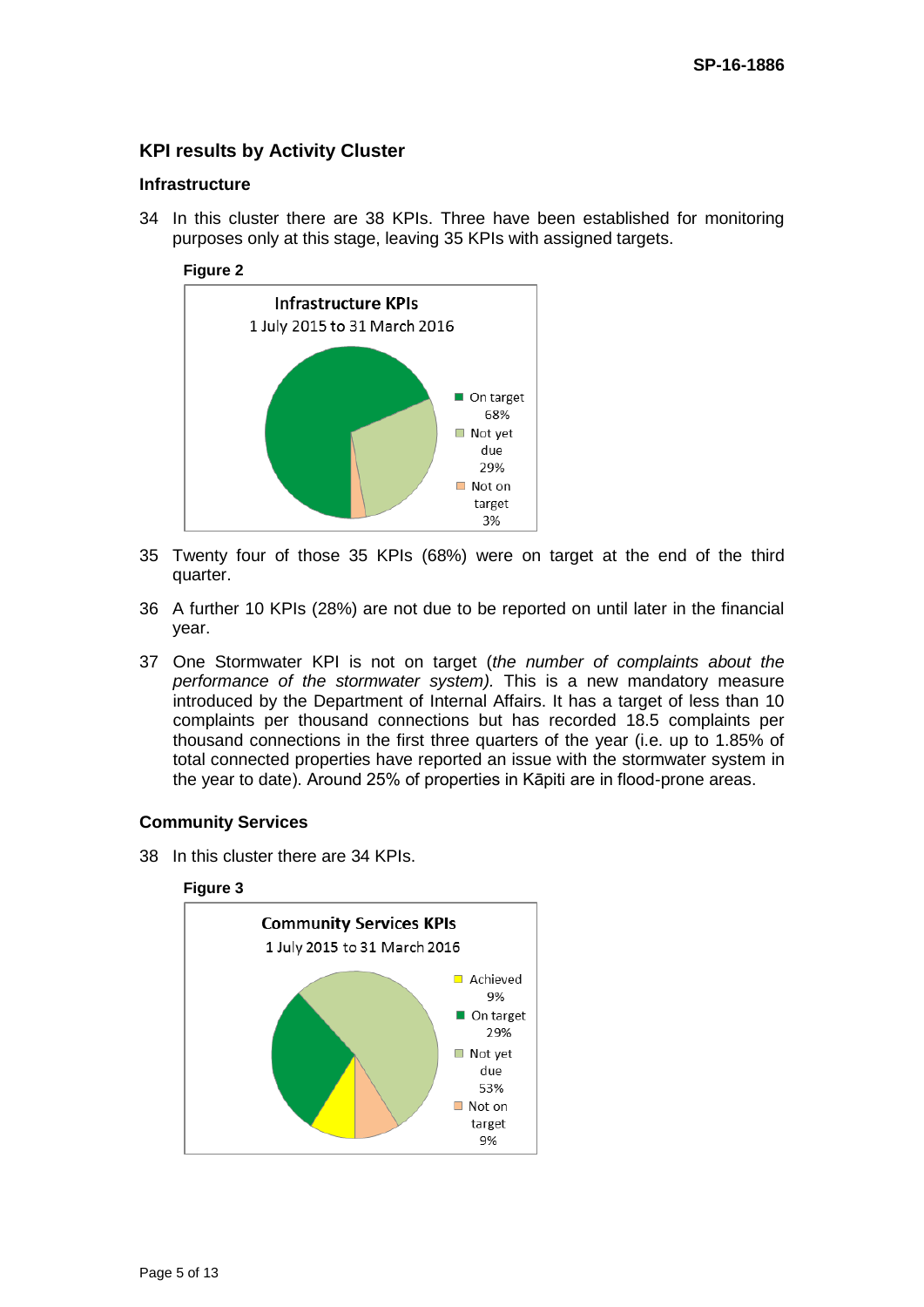- 39 Thirteen of the 34 KPIs (38%) were either achieved (3) or on target (10) at the end of the third quarter.
- 40 Eighteen KPIs (53%) are not due to be reported on until the end of the financial year.
- 41 Three Recreation and Leisure KPIs (9%) are not on target:
	- i). The number of visits to both the district's pools and libraries in the first three quarters of 2015/16 are below figures for the same period in 2014/15. Council will continue to promote the facilities, services and programmes, particularly through targeted marketing to different sectors of the community. Separate (libraries and pools) projects are planned to better understand what people want from the facilities, why people aren't using the facilities as much as they have and how they can be encouraged to do so.
	- ii). The public art KPI is not on target as the acquisition originally intended to be undertaken in 2015/16 has been deferred until 2016/17. The Public Art Panel has commenced it's engagement with Paraparaumu Beach Business Association and Paraparaumu College Art students and Art teachers

#### **Planning and Regulatory Services**

42 In this cluster there are 9 KPIs.

#### **Figure 4**



- 43 Seven of the nine KPIs (78%) were either achieved (1) or on target (6) at the end of the third quarter.
- 44 The other two KPIs (22%) are not yet due.
- 45 Regulatory services continue to report performance against their management key performance indicators to the Regulatory Management Committee.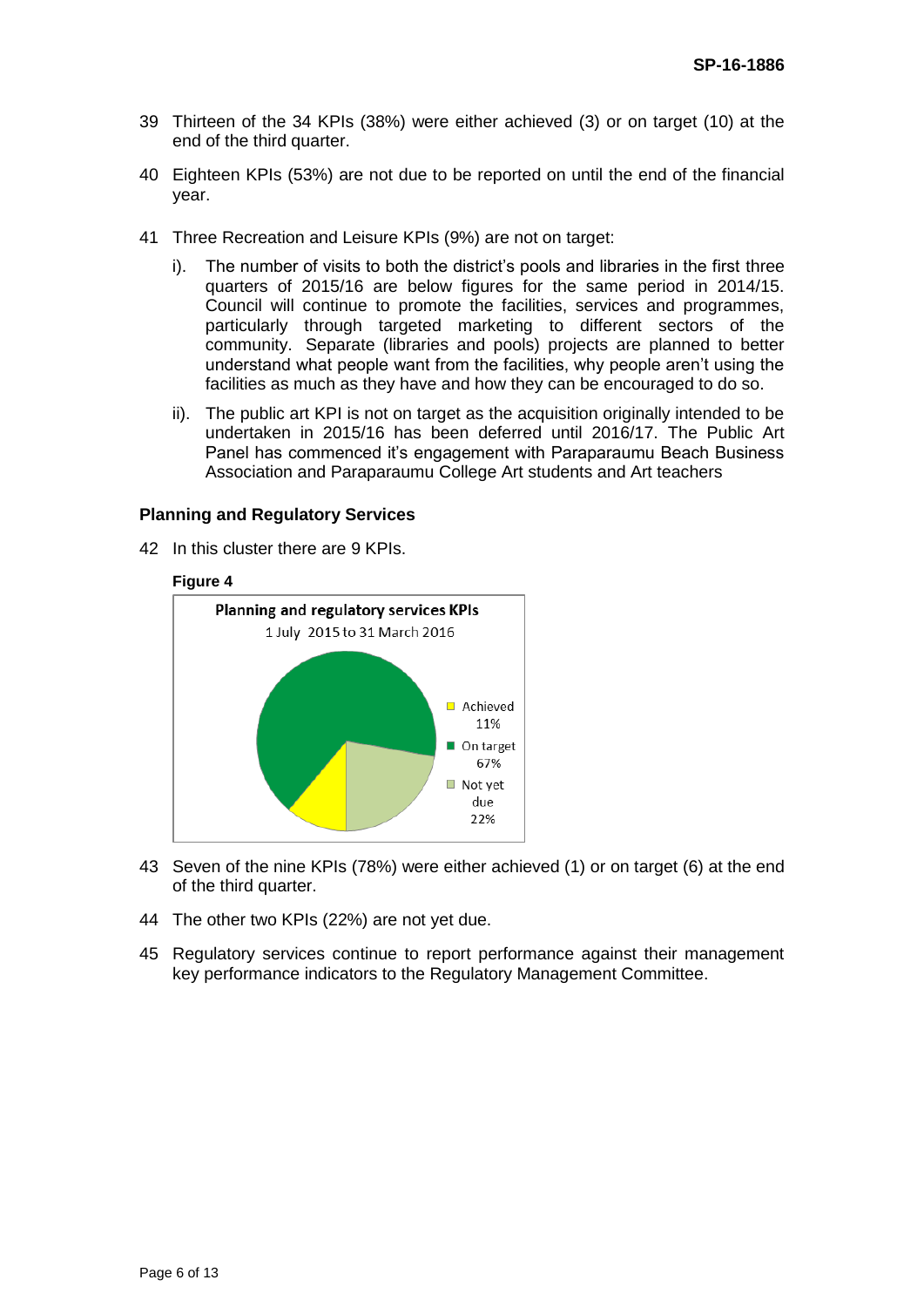#### **Governance and Tāngata Whenua**

46 There are six KPIs in this stand-alone activity.

#### **Figure 5**



- 47 One of these KPIs has been achieved and three are on target as at the end of the third quarter (67%).
- 48 Two KPIs are determined by surveys that are not due to be undertaken until later in the year.

### Section 3: Summary of Project Performance

#### **Summary of Projects – Capital Expenditure \$250,000 and above**

49 There are 22 Capital Expenditure Projects with a value of \$250,000 and above in 2015/16. Figure 6 below provides a performance summary of these projects as at 31 March 2016.



50 Of the 22 projects, 14 were on target (63%) at the end of the third quarter. Three wastewater management projects (14%) are on hold for reasons discussed in the infrastructure cluster below and five infrastructure projects were not on target (also discussed below).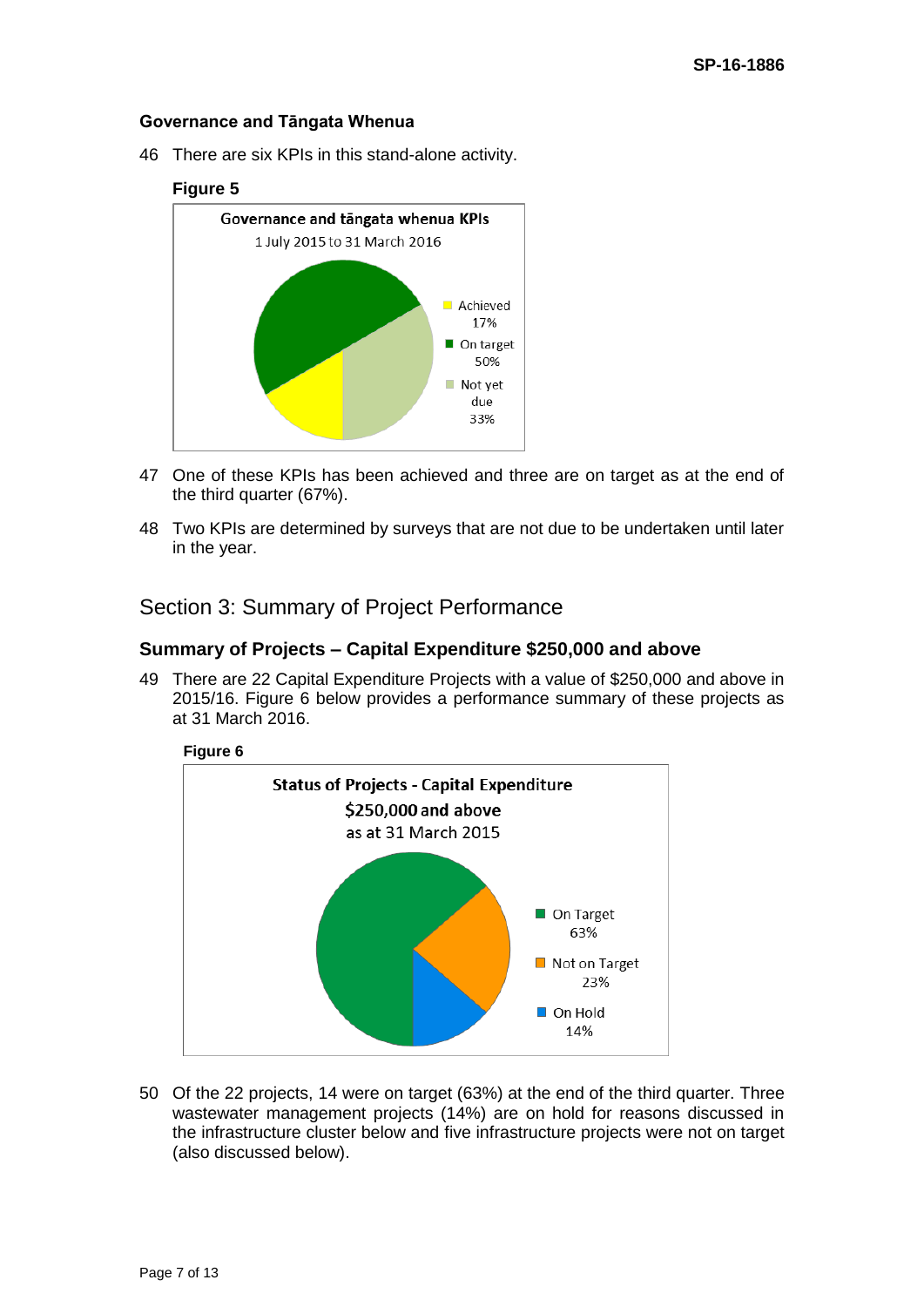51 The 14 projects on target include the following key initiatives and major projects from the 2015-35 Long term Plan (see Appendix A, Tables 1 and 2):

#### Key Initiatives

- i). Paraparaumu and Waikanae Town Centres
- ii). Te Ātiawa Park netball/tennis court rebuild
- iii). Ōtaki Pool rebuild and splash pad

#### Major projects

- iv). Coastal Protection Paekākāriki
- v). Kāpiti Youth development centre
- vi). Otaraua Park development
- vii). Earthquake prone building assessments

#### **Infrastructure**

52 There are 17 Infrastructure projects with a value of \$250,000 and above. These include the coastal protection project in Paekākāriki (see Appendix A, Table 2) and the sixteen infrastructure projects listed in Appendix A, Table 3.

#### **Figure 7**



- 53 Nine of the 17 projects were on target (70%) at the end of the third quarter.
- 54 Three Wastewater projects are on hold (18%) as their funding has been reallocated to the Waikanae duplicate rising main project to take advantage of an opportunity to bring some of that work forward in synergy with development of the Expressway.
- 55 Five projects are not on target:
	- i). The Ōtaki Wastewater Treatment Plant consent upgrades project was initially held up by delays to awarding the contract for the wetland optimisation study. That has now been awarded but has been put on hold pending completion of the consenting process for the treatment plant.
	- ii). The RRwG post construction and compliance monitoring project is projected to overspend its budget. Significant additional work including documentation updates, compliance and consultation process management and consent revisions were undertaken through the year.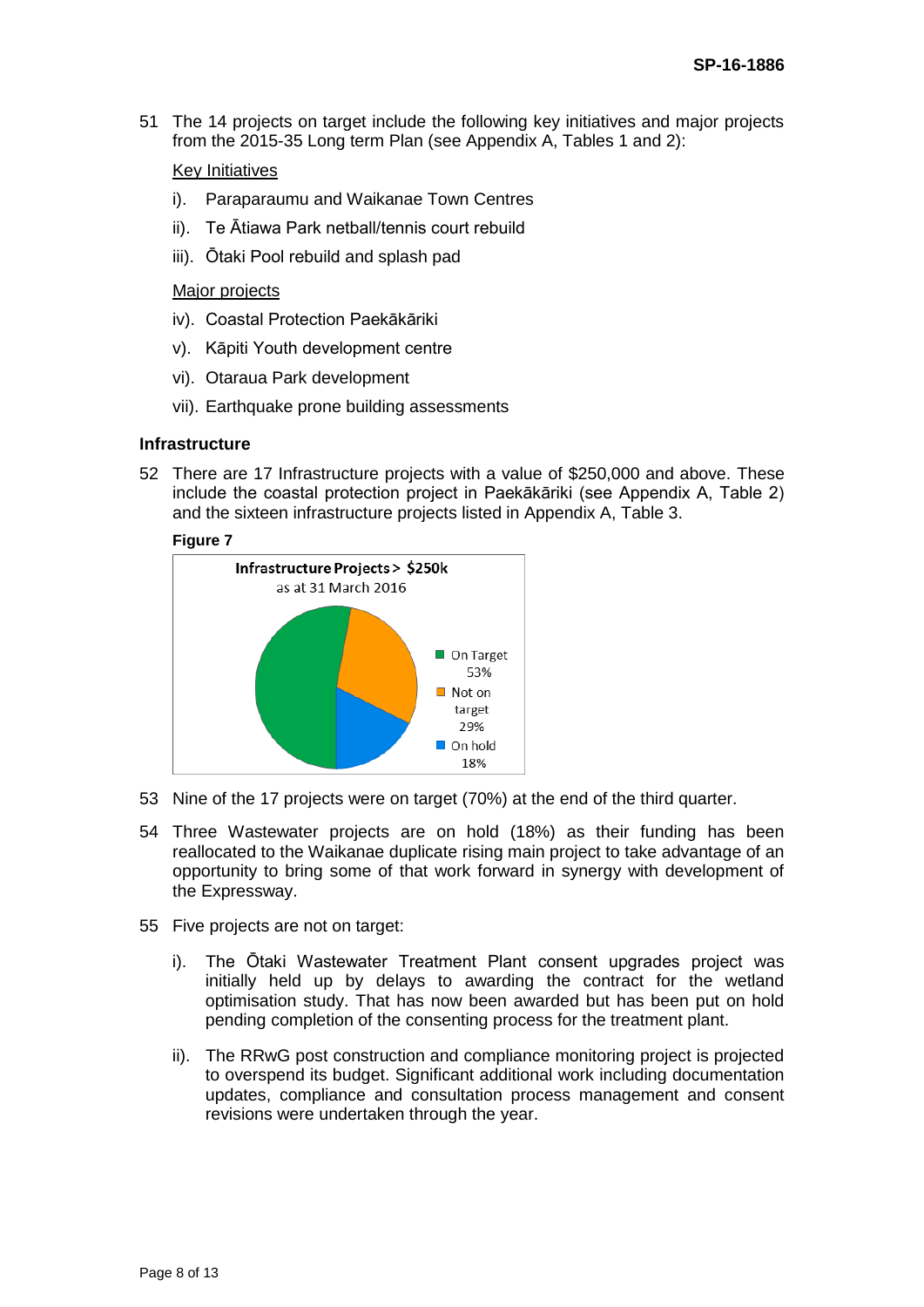- iii). The Ōtaki Beach pump station upgrade had additional conditions imposed by GWRC which has extended the project completion date from June to September 2016.
- iv). The Waikākāriki Stream gravel extraction project has been delayed waiting for affected party approvals to support the resource consent application. These were finally received in the third quarter but the expected completion date has, as a result, been pushed out from June to September 2016.
- v). The landfill capping project is ahead of schedule but over budget due to decisions made to purchase peat from the Alliance and clay materials from a local supplier for transport and handling cost only. The additional spending this year will result in significant savings over the life of this project as reported in paragraph 10 above.

#### **Community Services**

56 There are five Community Services projects with a value of \$250,000 and above. These include three key initiatives from the long term plan (the Paraparaumu and Waikanae town centres project, the Te Ātiawa Park rebuild, and the Ōtaki pool rebuild – see Appendix A, Table 1) one major project from the long term plan (the Kāpiti youth development centre, see Appendix A, Table 2) and the strategic land purchase project (see Appendix A, Table 3).

#### **Figure 8**



57 All five projects were on target at the end of the third quarter.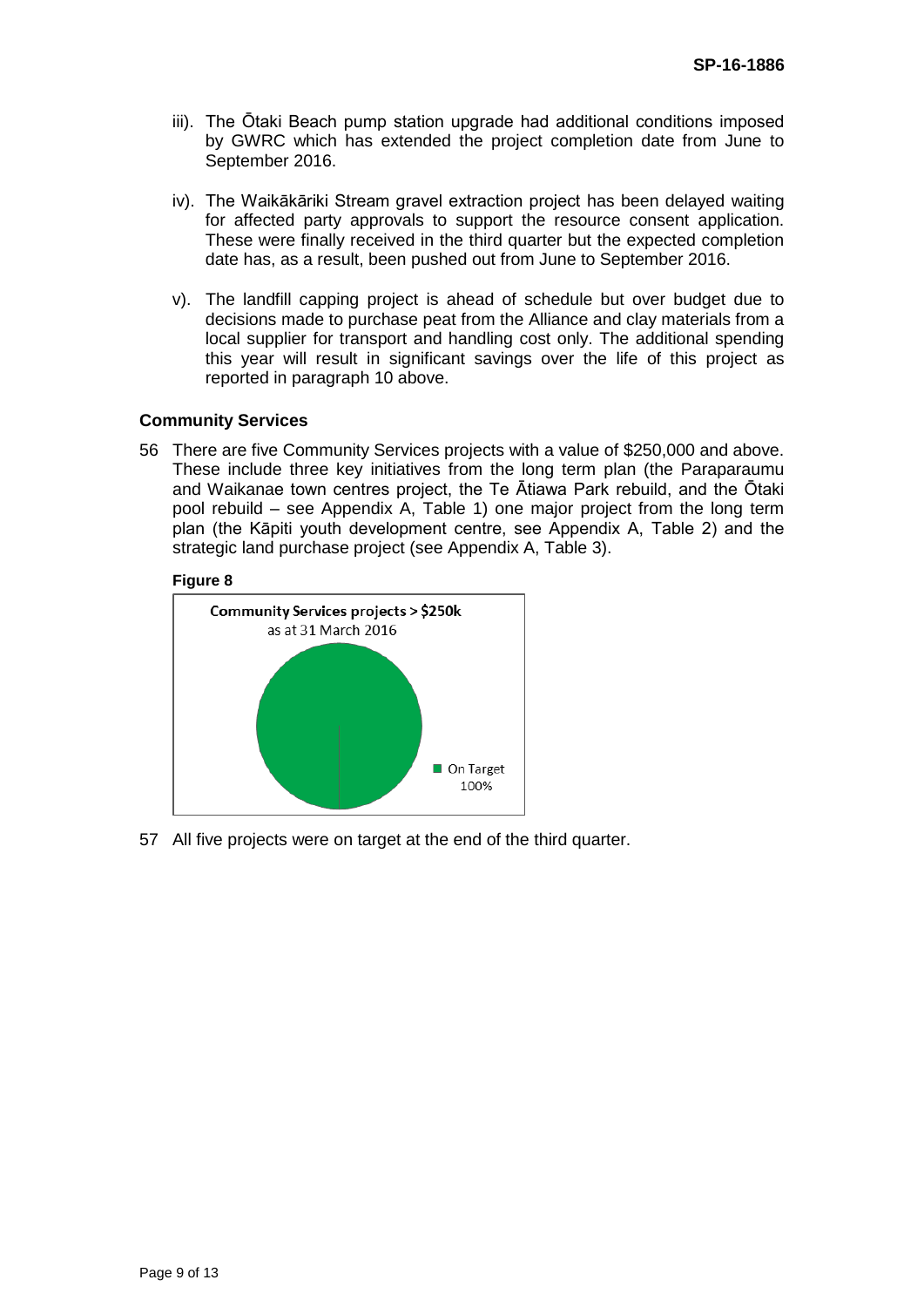### **Summary of Projects – Additional Significant**

- 58 An Additional Significant Project is a project that has a significant impact on community interests or has significant interest from a governance perspective, but has a capital expenditure budget of less than \$250,000 (although it may have a higher operational expenditure budget).
- 59 There are now 13 additional significant projects in 2015/16. Figure 9 below is a summary of performance for these projects as at 31 March 2016.



- 60 Eleven of the 13 projects (85%) were on target at the end of the third quarter. This includes three major projects from the 2015-35 Long term plan (*see Appendix A, Table 2. The other 10 additional significant projects are listed in Appendix A, Table 4*):
	- i). Otaraua Park Development
	- ii). Earthquake prone building assessments
	- iii).Waikanae Library and Mahara Gallery upgrade
- 61 The District Plan Review project is ahead of its planned timeframes, but is over budget due to an extensive submitter engagement process and additional work required to ensure a robust evidence base and high quality reporting for the hearings.
- 62 The EDRMS (Electronic Document and Records Management System) software renewal project is running behind schedule due to delays in the Technical Infrastructure upgrade.

### Financial Considerations

63 A summary (as at 31 March 2016) of budget details for each activity is provided in the activity reports attached as Appendix B to this Report SP-16-1886.

#### Legal Considerations

64 Under the Local Government Act 2002, the Council has a legislative responsibility to monitor and report on the Council's organisational performance.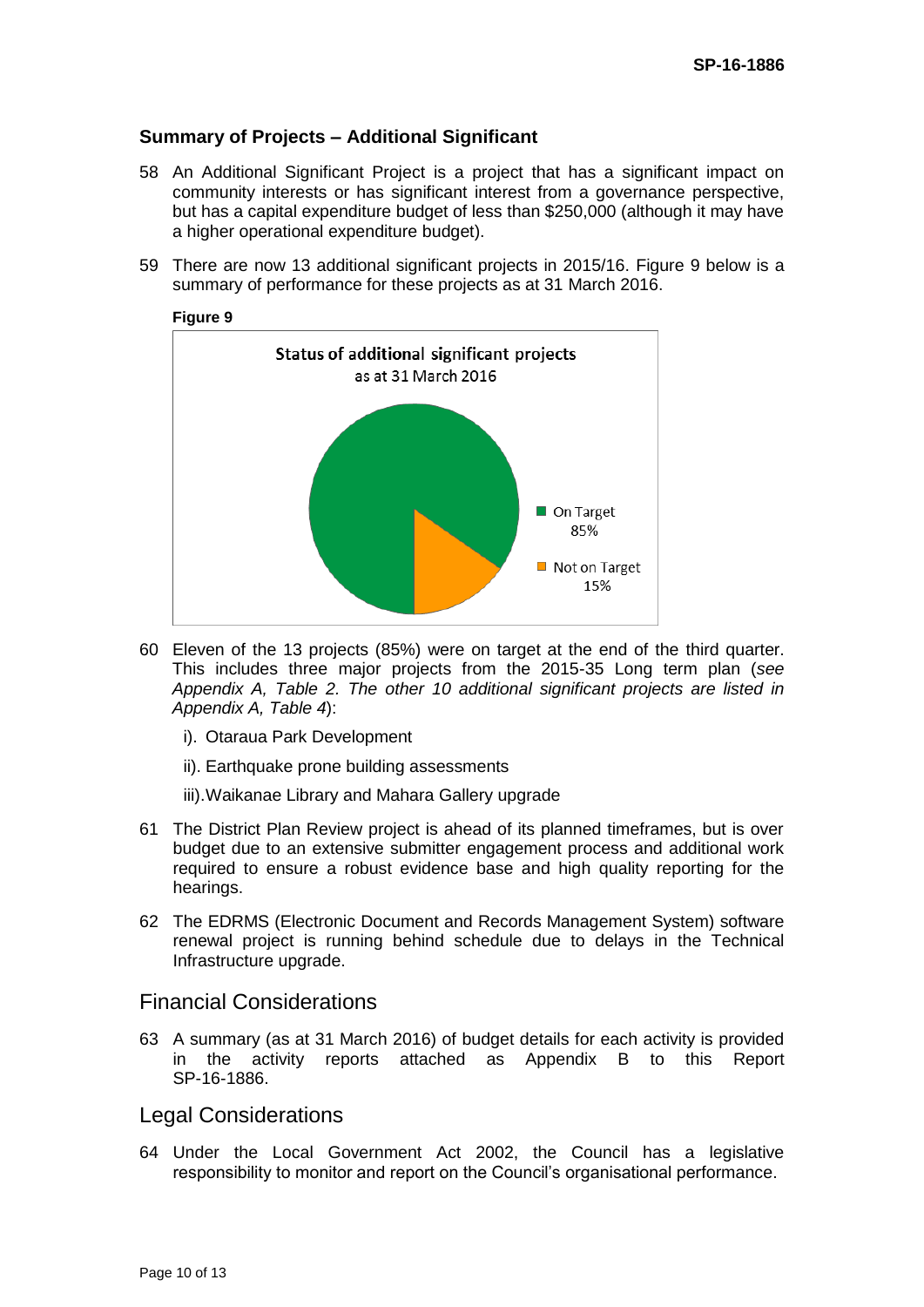### **SIGNIFICANCE AND ENGAGEMENT**

65 This matter has a low level of significance under Council policy.

## **RECOMMENDATION**

66 That the Corporate Business Committee notes the status of the projects in the Summary List of Projects (Appendix A) and the performance results for the third quarter of 2015/16 contained in the Activity Reports attached as Appendix B to this Report SP-16-1886.

| <b>Report prepared by</b>              | <b>Approved for submission</b>                       | <b>Approved for submission</b>                     |
|----------------------------------------|------------------------------------------------------|----------------------------------------------------|
|                                        |                                                      |                                                    |
| <b>Terry Creighton</b>                 | <b>Stephen McArthur</b>                              | <b>Kevin Currie</b>                                |
| Corporate<br><b>Monitoring Officer</b> | <b>Group Manager</b><br><b>Strategy and Planning</b> | <b>Group Manager</b><br><b>Regulatory Services</b> |

### **ATTACHMENTS:**

Appendix A – Summary List of Projects Appendix B – Activity Reports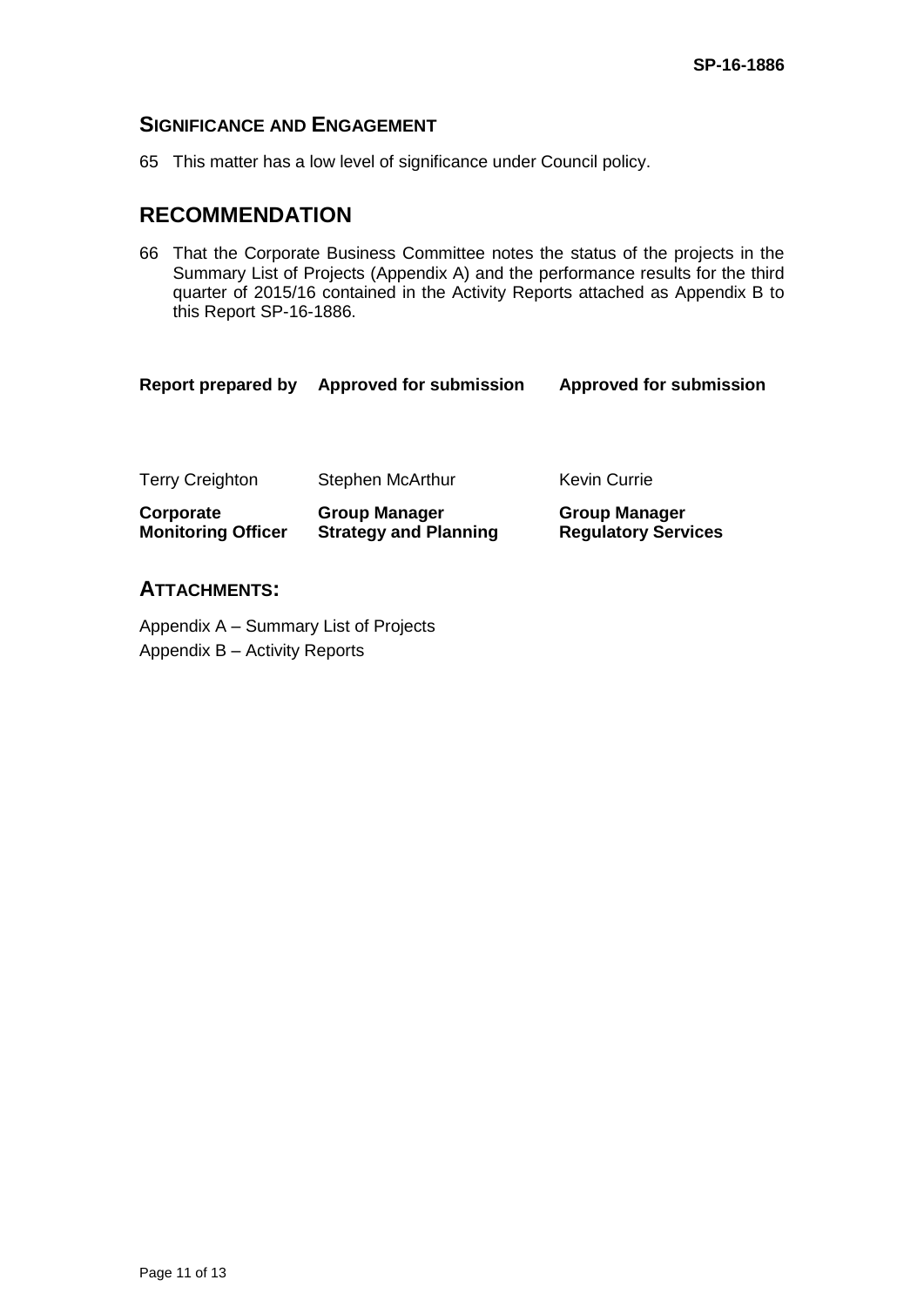| Table 1: Our Key Initiatives from the 2015-35 Long term plan |                                                                         |                            |  |
|--------------------------------------------------------------|-------------------------------------------------------------------------|----------------------------|--|
| <b>Activity</b>                                              | <b>Key Initiative</b>                                                   | <b>Status Category</b>     |  |
| Economic<br>development                                      | Paraparaumu and Waikanae Town Centres<br>(Town centre major connectors) |                            |  |
| Parks and open<br>space                                      | Te Ātiawa Park netball/tennis courts rebuild                            |                            |  |
| Recreation and<br>leisure                                    | Otaki Pool rebuild and splash pad                                       |                            |  |
|                                                              | Performing arts facility (at Kāpiti College) <sup>1</sup>               | Due to start in<br>2016/17 |  |

## **Appendix A - Summary List of Projects**

*1. Not included in the activity reports as project hasn't started yet.*

| Table 2: Major planned projects from the 2015-35 Long term plan |                                                          |                                        |  |  |
|-----------------------------------------------------------------|----------------------------------------------------------|----------------------------------------|--|--|
| <b>Activity</b>                                                 | <b>Major project</b>                                     | <b>Status Category</b>                 |  |  |
| Coastal<br>management                                           | Coastal Protection Paekākāriki                           |                                        |  |  |
| Parks and open<br>space                                         | Otaraua Park development                                 |                                        |  |  |
| Community facilities<br>and support                             | Kāpiti youth development centre                          |                                        |  |  |
| Regulatory services                                             | Earthquake prone building assessments                    |                                        |  |  |
| Recreation and<br>leisure                                       | Waikanae Library and Mahara Gallery upgrade <sup>2</sup> |                                        |  |  |
| Parks and open<br>space                                         | Redevelop Raumati Pool building <sup>3</sup>             | Final consultation<br>phase in 2018/19 |  |  |

*2. Included in Recreation and leisure activity report as preliminary work is underway even though the project will not start in earnest until results of Mahara Gallery fundraising are known..*

*3. Not included in the activity reports as project hasn't started yet.*

| <b>Status Category</b> |                       |
|------------------------|-----------------------|
|                        | Project complete      |
|                        | Project on target     |
|                        | Project not on target |
|                        | Project has failed    |
|                        | Project on hold       |